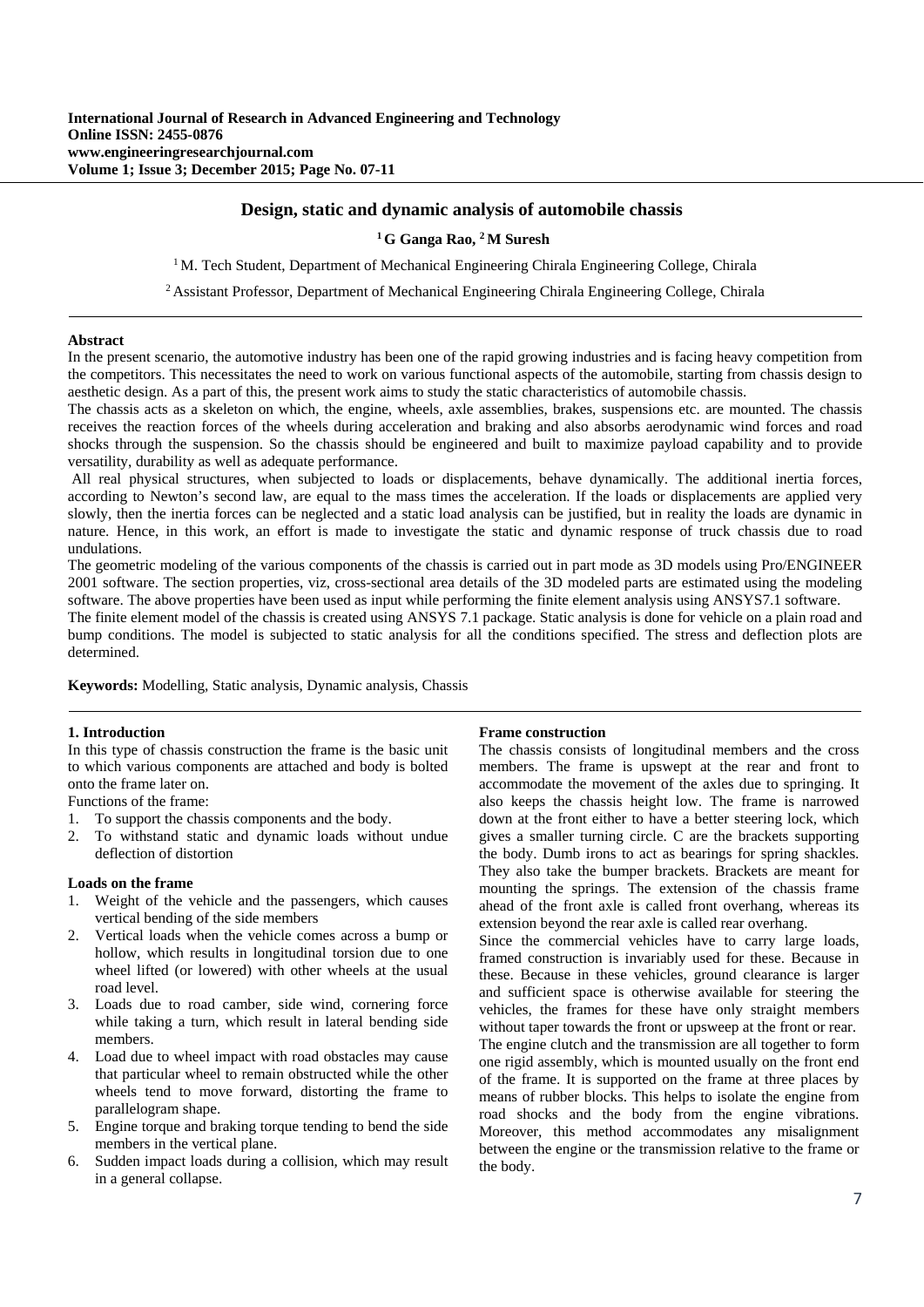Various cross sections used for the side members of the chassis frame. It is seen that the channel section and square box section have bending stiffness as compare to a solid square with equal cross section area whose stiffness is taken as due to this reason, both these sections are used extensively for side members. Sometimes the box section is formed by welding a plate to a channel section or by welding twochannel section. That section is sometimes used along with channel section, for cross members. For heavy-duty applications, side members may be formed by placing two channel sections back to back. The side and the cross members are usually joined by riveting. However, the sub sections are usually joined by lap welding.

### **Sub frames**

Normally the various components are bolted directly to the main frame. However, many a time, these components are mounted on a separate frame called sub frame. The main frame at three points further supports this sub frame. In this way the components are

Isolated from the effects of twisting and flexing of the main frame. The advantages of sub frames are:

The mass of the sub frames alone helps to damp vibrations.

The provision of sub frame simplifies production on the assembly line and facilitates subsequent overhaul or repair.

## **1.1 Role of Chassis in Automotives**

Every vehicle body consists of two parts; chassis and bodywork or superstructure. The chassis is the framework of any vehicle. Its principal function is to safely carry the maximum load for all designed operating conditions. It must also absorb engine and driveline torque, endure shock loading and accommodate twisting on uneven road surfaces. The chassis receives the reaction forces of the wheels during acceleration and braking and also absorbs aerodynamic wind forces and road shocks through the suspension. So the chassis

should be engineered and built to maximize payload capability and to provide versatility, durability as well as adequate performance. To achieve a satisfactory performance, the construction of a heavy vehicle chassis is the result of careful design and rigorous testing.

It should be noted that this 'ladder' type of frame construction is designed to offer good downward support for the body and payload and at the same time provide torsional flexibility, mainly in the region between the gearbox cross member and the cross member ahead of the rear suspension. This chassis flexing is necessary because a rigid frame is more likely to fail than a flexible one that can 'weave' when the vehicle is exposed to arduous conditions. A torsionally flexible frame also has the advantage of decreasing the suspension loading when the vehicle is on uneven surfaces.

 The chassis which is made of pressed steel members can be considered structurally as grillages. It acts as a skeleton on which, the engine, wheels, axle assemblies, brakes, suspensions etc. are mounted. The frame and cross members form an important part of the chassis. The frame supports the cab, engine transmission, axles and various other components. Cross members are also used for vehicle component mounting, and protecting the wires and tubing that are routed from one side of the vehicle to the other. The cross members control axial rotation and longitudinal motion of the main frame, and reduce torsion stress transmitted from one rail to the other.

## **2. Modeling of Chassis**

# **2.1 Geometric Model of Chassis**

Geometric modeling of the various components of chassis has been carried out in part mode as 3-D models using Pro/ENGINEER 2001. The properties, viz., cross-sectional area, beam height and area moment of inertia of these 3-D modeled parts are estimated in Pro/ENGINEER 2001. These properties have been used as input while performing the finite element analysis using ANSYS 7.1 software.



**Fig 1:** Model of chassis assembled in PRO-Engineering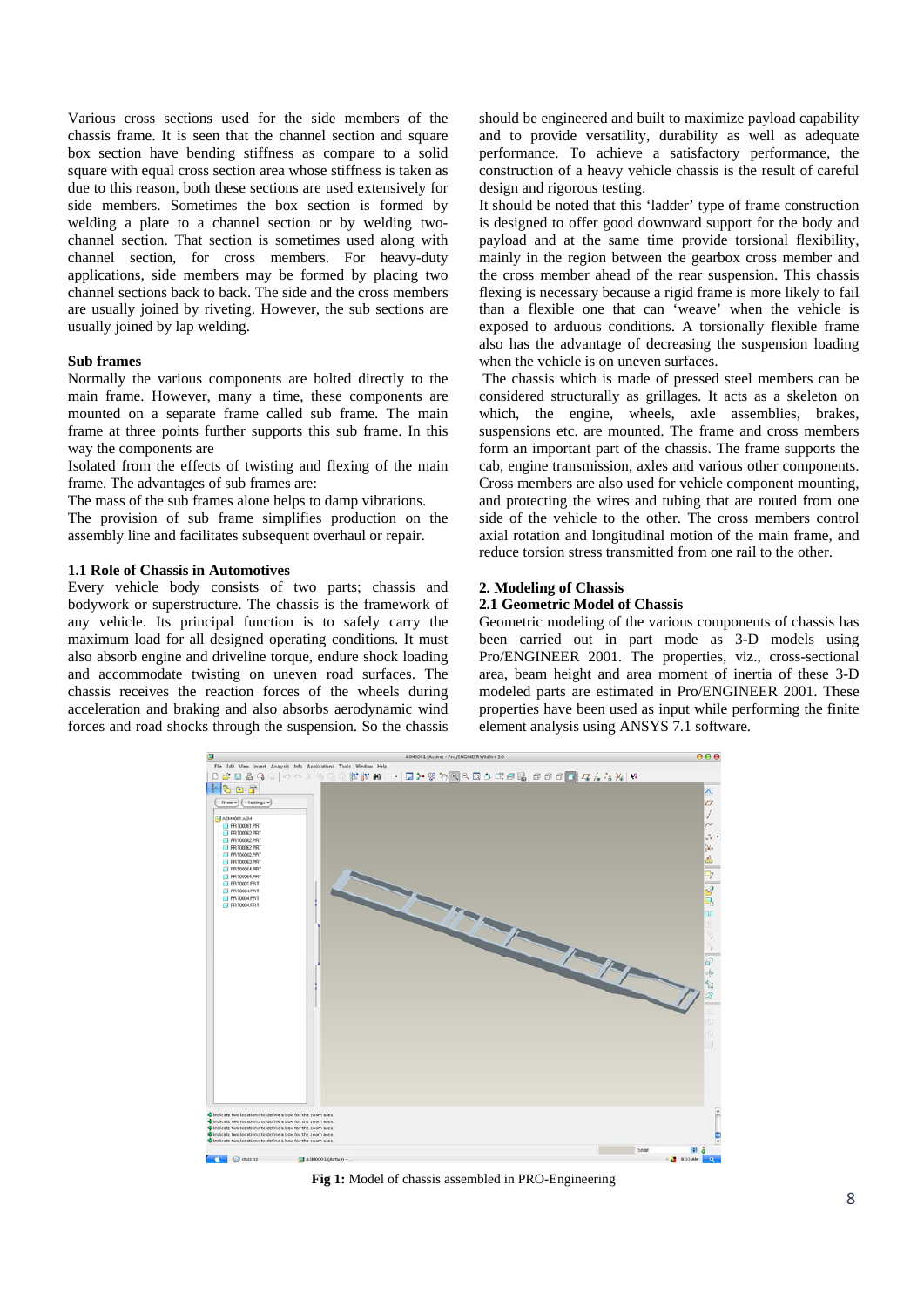## **2.2 Material**

Alloy steel material is generally used for the manufacture of the chassis and the properties of the material are shown in Table 1

Heavy-duty chassis are usually manufactured with either frame rails of steel or aluminum alloy. Each material must be handled in a specific manner to assure maximum service life. Many heavy-duty trucks are presently manufactured with frame rails of mild steel high-strength low-alloy steel or heat treated steel. Material thickness increases, as the truck's intended duty becomes more severe. The depth of the rail also increases with duty severity. The on-road tractor rails will usually be less, than the damper rails.

|  |  | <b>Table 1:</b> Properties of alloy steel |
|--|--|-------------------------------------------|
|--|--|-------------------------------------------|

| Sl.no. | <b>Properties</b>   | Value           |
|--------|---------------------|-----------------|
|        | Modulus of rigidity | 210 GPa         |
|        | Poisson's ratio     | 0.3             |
|        | Mass density        | 7800 kg / $m^3$ |
|        | Yield strength      | 500 MPa         |
|        | Element type        | BEAM188         |

### **3. Static Analysis**

Static analysis is used to determine the displacements, stresses, strains, and forces in structures or components caused by loads that do not induce significant inertia and damping effects. Steady loading and response conditions are assumed; that is, the loads and the structure's response are assumed to vary slowly with respect to time. The kinds of loading that can be applied in a static analysis include:

 $\triangleright$  Externally applied forces and pressures

- $\triangleright$  Steady-state inertial forces (such as gravity or rotational velocity)
- $\triangleright$  Imposed (nonzero) displacements
- $\triangleright$  Temperatures (for thermal strain)
- $\triangleright$  Fluences (for nuclear swelling)

The deflection and stress pattern in the model of the chassis is obtained by performing static analysis. The results of model are shown in Tables.2 and 3 and the general pattern of deflection, stress and strain are shown in Fig. 2, Fig. 3 and Fig. 4 respectively. The design stress for the alloy steel material of which the chassis is made is 500 MPa. Based on this, the factor of safety is estimated as shown in Table 2.

| <b>Condition\Model</b>  | <b>Maximum Deflection (mm)</b> |
|-------------------------|--------------------------------|
| Vehicle On Plain Road   | 0.23                           |
| Front Wheels On Bump    | 4.15                           |
| Back Wheels On Bump     | 4.1                            |
| Side Wheels On Bump     | 1.53                           |
| Diagonal Wheels On Bump |                                |

**Table 3:** Static stresses in chassis

| <b>Condition\Model</b>  | <b>Maximum bending stress (MPa)</b> |
|-------------------------|-------------------------------------|
| Vehicle On Plain Road   | 6.53                                |
| Front Wheels On Bump    | 16.6                                |
| Back Wheels On Bump     | 15.4                                |
| Side Wheels On Bump     | 10                                  |
| Diagonal Wheels On Bump | Q                                   |
| Factor of safety        | 30.12                               |



**Fig 2:** Maximum strain developed on chassis

|  |  | <b>Table 4: Results</b> |
|--|--|-------------------------|
|--|--|-------------------------|

| <b>Maximum Deflection</b> | $0.236$ MM |
|---------------------------|------------|
| <b>Maximum Stress</b>     | 16.6MPa    |
| Maximum Strain            | $0.22E-6$  |
| <b>Factor Of Safety</b>   | 30.12      |

### **4. Dynamic Analysis 4.1 Modal Analysis**

Modal analysis is performed on the chassis and the natural frequencies have been found out, the first five natural frequencies are listed in Table 5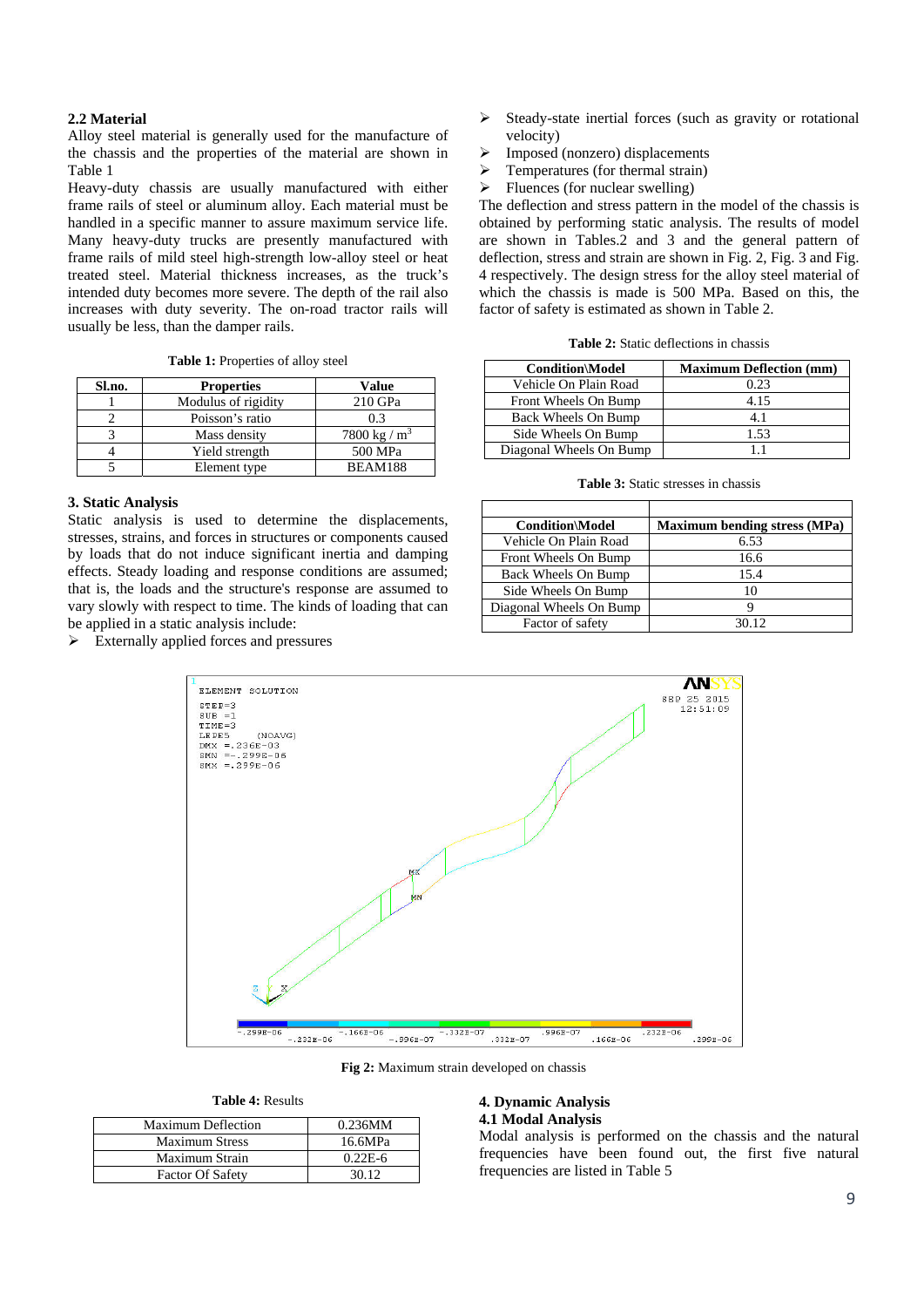

**Table 5:** Natural Frequencies

**Fig 5:** Fourth Mode Shape

The natural frequencies for model range from 52Hz to 213Hz. Table 5 indicates that the highest forcing frequency is in the range 30-40 Hz, whereas the fundamental natural frequency for models 52 Hz. Hence the fundamental natural frequency is well above the forcing frequency range, which shows that the chassis is safe from resonance point of view.

#### **5. Conclusion**

- Modelling has been done in solid mode and the section properties of different models are estimated using Pro/ENGINEER 2001.
- The deflection and stress pattern in the model of the chassis is obtained by performing static analysis. However, include steady inertia loads (such as gravity and rotational velocity), and time-varying loads are also included that are approximated as static equivalent loads.
- Maximum Deflection of chassis was found to be .2mm and maximum stress was found to be 16.6MPa.
- The design stress for the alloy steel material of which the chassis is made is 500 MPa. Based on this, the factor of safety is estimated as 30.12.
- We can do case studies by changing the cross section types of both longitudinal and cross beams of the chassis.
- By altering the locations of the cross members, we can do a number of case studies.
- Material of chassis can be altered
	- o Alloys of steel for Heavy duty chassis.
	- o Alloys of Aluminum for light weight chassis.

## **6. References**

- 1. Theory of Vibrations by Grover.
- 2. Finite Element analysis, by Krishnamoorthy.
- 3. Finite and boundary methods in engg by O.P.Guptha
- 4. Pro/Engineer for Engineers & Designers by Prof. Sham Tickoo
- 5. Autar K. Kaw, Mechanics of Composite Materials, CRC press, 1997.
- 6. Ahid D. Nashif, David I. G. Jones and John P. Henderson, Vibration Damping, John Wiley & Sons Publication, New York, 1985.
- 7. Sun CT, Lu YP. Vibration Damping of Structural Elements, Prentince Hall PTR, New Jeresy, 1995.
- 8. Alberts TE, Houchun Xia, Design and Analysis of Fiber Enhanced Viscoelastic Damping Polymers, Journal of Vibration and Acoustics, 1995; 117:398-404.
- 9. Buhariwala KJ, Hansen JS. Dynamics of Viscoelastic Structures, AIAA Journal. 1988; 26:220-227.
- 10. Xue X, Schmid F, Smith RA. Analysis of the structural characteristics of an intermediate rail vehicle and their effect on vehicle crash performance. // Proc. Instn. Mech.